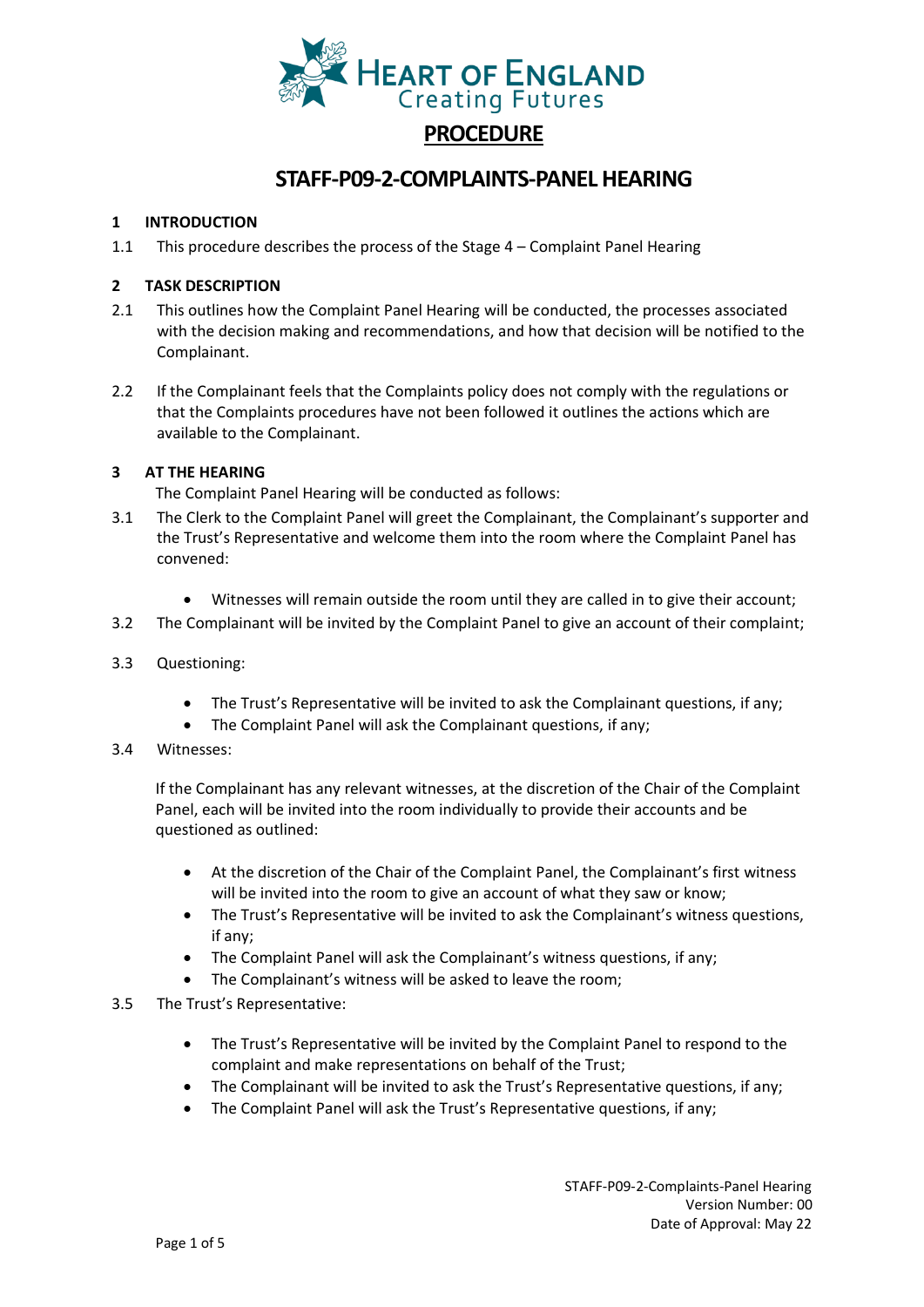

### 3.6 The Trust's witnesses:

If the Trust has any relevant witnesses, at the discretion of the Chair of the Complaint Panel, each will be invited into the room individually to give an account of what they saw or know and be questioned as outlined:

- The Complainant will be invited to ask the Trust's witness questions, if any;
- The Complaint Panel will ask the Trust's witness questions, if any;
- The Trust's witness will be asked to leave the room;
- 3.7 The Complaint Panel will invite the Complainant to summarise their complaint;
- 3.8 The Complaint Panel will invite the Trust's representative to summarise their response to the complaint and the Trust's stance;
- 3.9 The Complaint Panel Hearing will conclude:
	- The Complainant will be asked to leave the room
	- The Trust's Representative will be asked to leave the room

## **4 THE COMPLAINT PANEL'S DECISION**

- 4.1 The Complaint Panel will convene in private, either immediately after the Complaint Panel Hearing or on a subsequent date, and will consider all the documentation and everything that they have heard at the Complainant Panel Hearing and make: **Findings of Fact**
- 4.2 The Complaint Panel will decide which facts are established to be true, on a balance of probabilities (i.e. more likely than not).
	- If a fact is not deemed relevant, the Complaint Panel will not consider it further.
	- The Complaint Panel will make a written record of the facts that have been established, those which have not been established and those which are not relevant, with their reasons for making these findings.

### **5 COMPLAINT PANEL RECOMMENDATIONS**

- 5.1 The Complaint Panel will consider the facts which they have established and will make recommendations based upon them.
- 5.2 These recommendations may be aimed at achieving reconciliation between the parties (for example, a written apology), improving procedures or preventing a recurrence in the future.
- 5.3 The Complaint Panel will keep a written record of their recommendations, with reasons.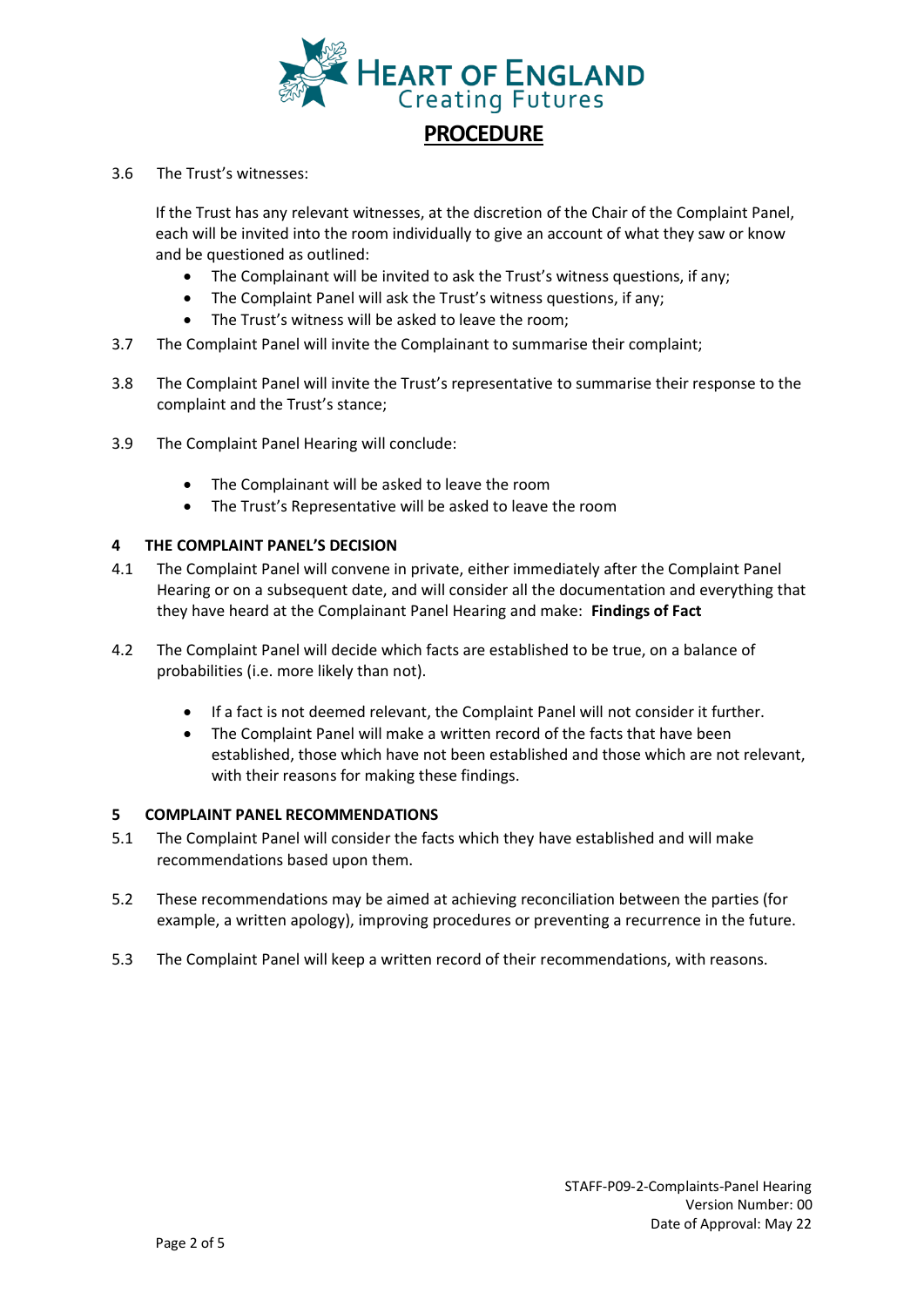

## **6 NOTIFICATION OF THE COMPLAINT PANEL'S DECISION**

- 6.1 The Clerk to the Trust Board will write within **ten school days** of the Complaint Panel Hearing to the Complainant, the Trust's Representative and any person complained about.
- 6.2 The letter will identify:
	- each of the issues complained about;
	- summarise how the Complaint Panel Hearing proceeded;
	- confirm each of the Complaint Panel's findings of fact and recommendations, if any, with reasons.
- 6.3 The letter will also confirm that:
	- if the Complainant believes that this Complaints Policy does not comply with the Regulations, or that the Trust has not followed the procedure outlined in this Complaints Policy, the Complainant may refer their complaint to the Department for Education for further consideration.
- 6.4 The Clerk to the Trust Board will also ensure that a copy of the Complaint Panel's findings and recommendations are made available on the Trust's premises for inspection by the Trust Board and the Principal.

## **7 FACTORS FOR THE COMPLAINT PANEL TO CONSIDER**

- 7.1 It is important that the Complaint Panel Hearing is independent and impartial, and that it is seen to be so. No person may sit on the Complaint Panel if they have had a prior involvement in the matters which gave rise to the complaint, in dealing with the complaint in the previous stages, or have a prior detailed knowledge of the complaint.
- 7.2 The aim of the Complaint Panel Hearing, which must be held in private, will always be to resolve the complaint and achieve reconciliation between the Trust and the Complainant. However, it must be recognised that the Complainant may not be satisfied with the outcome if the Complaint Panel does not find wholly in their favour. It may only be possible to establish the facts and make recommendations which will satisfy the Complainant that his or her complaint has been taken seriously.
- 7.3 An effective Complaint Panel will acknowledge that many Complainants feel nervous and inhibited in a formal setting. Parents often feel emotional when discussing an issue that affects their child. The Chair of the Complaint Panel will ensure that the Complaint Panel Hearing is as welcoming as possible, while ensuring that it is procedurally fair to all parties. The layout of the room will set the tone and care is needed to ensure the setting is informal and non-adversarial.
- 7.4 Extra care needs to be taken when the Complainant is a child, or there are child witnesses present. Care should be taken to ensure that the child does not feel intimidated. The views of the child will be given equal consideration to those of the adults present. Where the child's parent is the Complainant, it would be helpful to give the parent the opportunity to suggest which parts of the hearing, if any, the child should attend, with the Chair retaining discretion.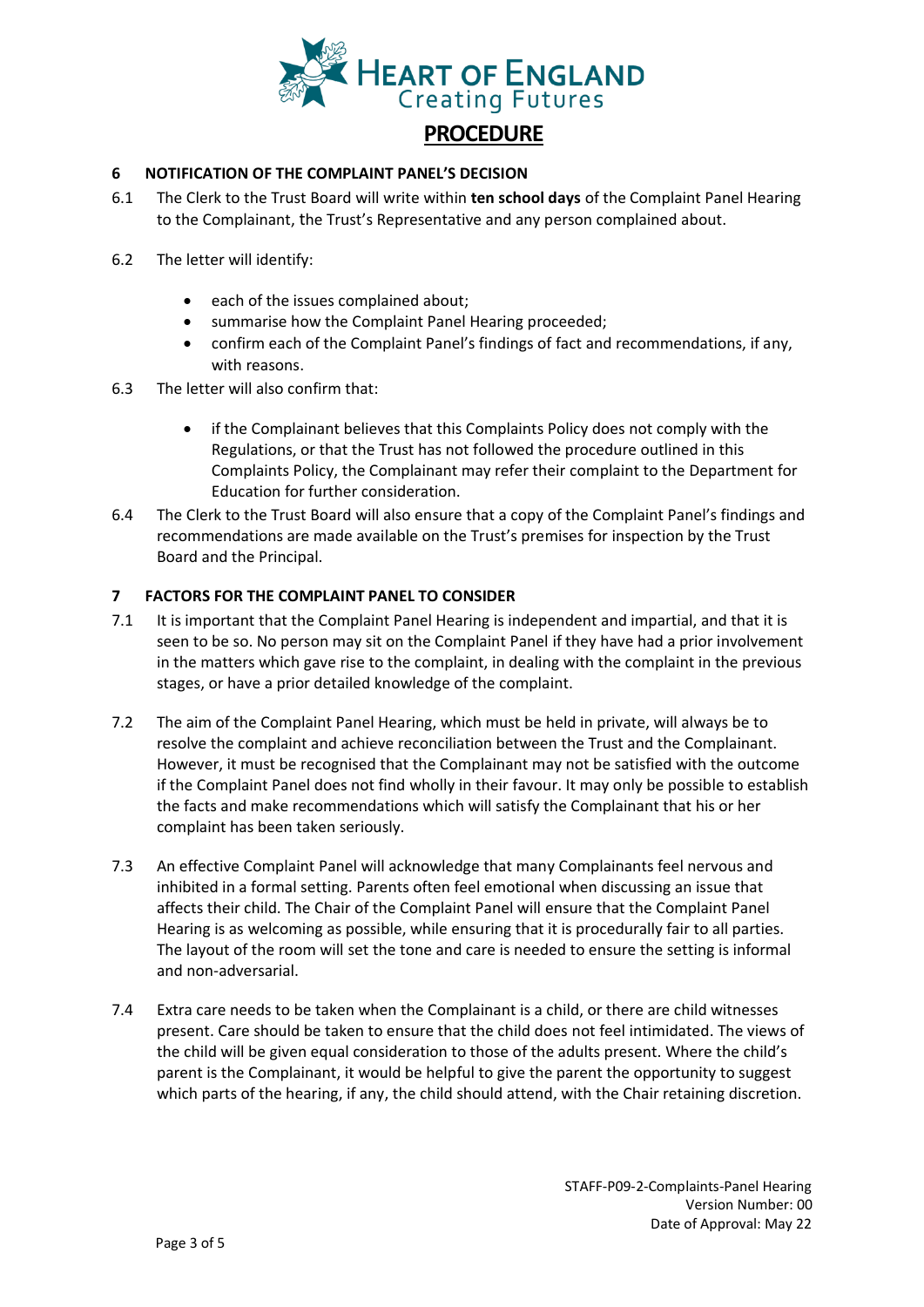

- 7.5 The Complaint Panel should ensure that they are familiar with this Complaints procedure and also with the STAFF-P09-1-Complaints – Stages of Complaints – 00 procedure in advance of the Complaint Panel Hearing.
- 7.6 The Chair of the Complaint Panel will play a key part at the Complaint Panel Hearing, ensuring that:
	- The remit of the Complaint Panel is explained to the parties and each party has the opportunity to make representations without undue interruption;
	- All the issues raised in the complaint are addressed;
	- Key findings of fact are made, on the balance of probability;
	- Each party treats the other with respect and courtesy;
	- The Complaint Panel is open minded and acts independently of the Trust;
	- No member of the Complaint Panel has a vested interest in the outcome of the proceedings;
	- Each side is given the opportunity to state their case and ask question;
	- All written material is seen by all parties. If a new issue arises during the course of the Complaint Panel Hearing, it would be useful to give all parties the opportunity to consider and comment on it.

### **8 REFERRAL TO THE DEPARTMENT FOR EDUCATION**

- 8.1 **Once a complaint has been through all the stages of this Complaints Policy,** if the Complainant believes that this Complaints Policy does not comply with the Regulations, or that the Trust has not followed the procedure in this Complaints Policy, the Complainant can refer the complaint to the Department for Education for consideration.
- 8.2 The Complainant should be aware that the Department for Education will not usually investigate the complaint itself, or interfere with the findings of the Complaint Panel, unless the decision made was manifestly unreasonable.

### **9 PROCEDURE AUTHOR**

9.1 The author of this procedure is the Principal They should be contacted for any points of clarification or suggested future amendments.